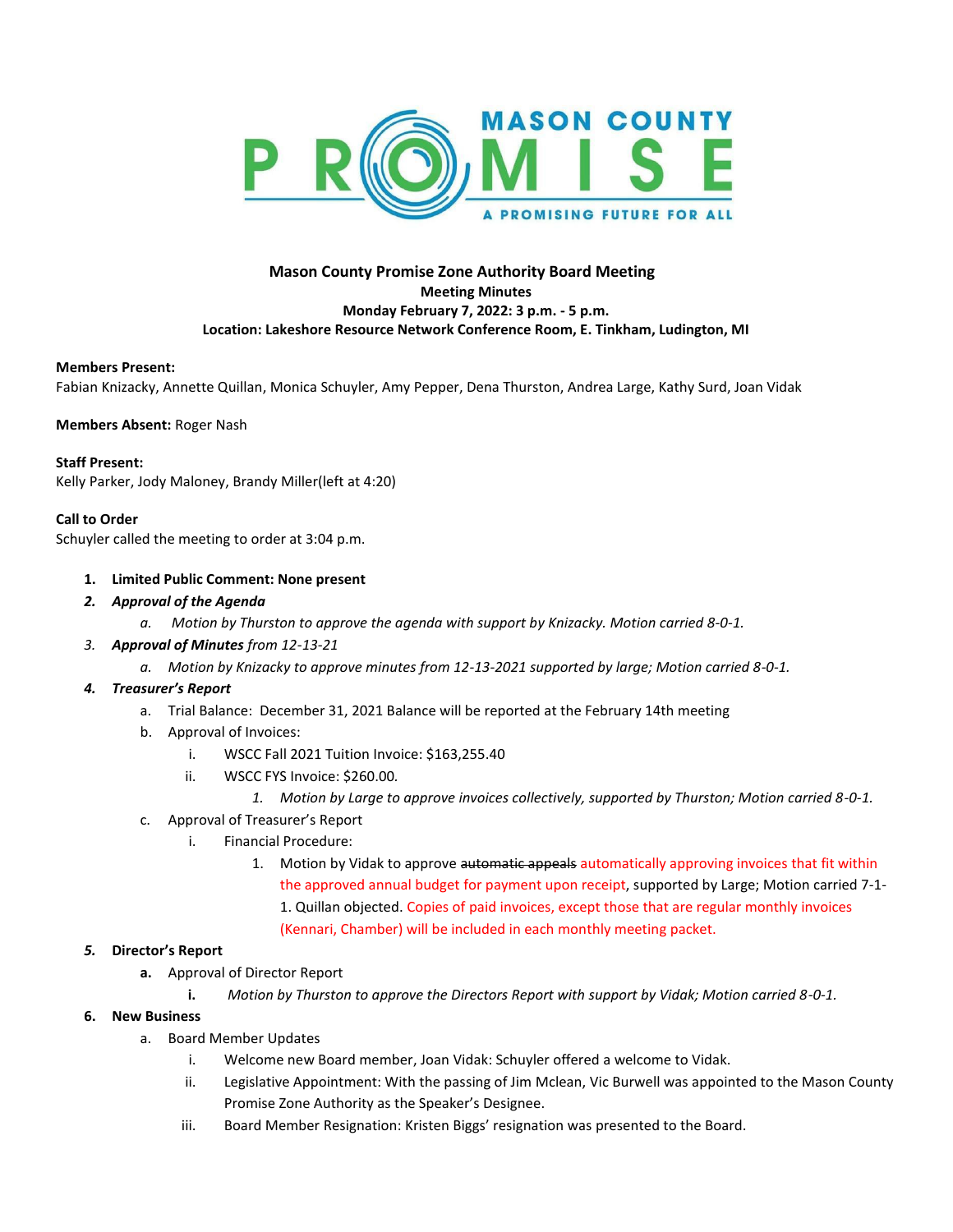- 1. Motion by Knizacky to accept Kristen Biggs resignation with support from Large. Motion carried 8-0-1.
- 2. A new board member will need to be selected. The Director asked whether the Board would like to consider the candidates from recent December 2021 interviews. The board suggested doing their due diligence before considering a candidate.
- *3. Motion by Quillan to offer Connie Schwass the open position on the Mason County Promise Board with support from Pepper; Motion carried. Roll Call Vote: 5-2-1, 1 abstention: (Quillan-Yes, Large-Yes, Knizacky-Yes, Pepper-Yes, Thurston-No, Vidak-Abstain, Surd-Yes, noting that she feels it is important to stand behind prospective candidates, Schuyler-No, noting that her vote is for policy reasons and not for any other reason).*
	- a. Knizacky requested that the offer be an initial request to see if the candidate was still interested.
	- b. CEC will take up the selection per regular procedure if the candidate declines.
- b. 2022 Committees & 2022 FOIA & MMRMA Appointments
	- i. Appeals
		- 1. Amy Pepper, \*Fabian Knizacky, Annette Quillan, and Roger Nash are willing to serve on the Appeals Committee
	- ii. Community Engagement Committee
		- 1. Monica Schuyler, Annette Quillan, and \*Dena Thurston are willing to serve on the CEC committee; The committee would like another member
	- iii. Student Success Committee
		- 1. Andrea Large, Amy Pepper, Annette Quillan, \*Monica Schuyler, Kathy Surd, and Joan Vidak are willing to serve on the Student Success Committee
	- iv. Executive Committee (Ad Hoc)
		- 1. Officers and \*chairs (as members-at-large) serve on this committee: Monica Schuyler, Dena Thurston, Fabian Knizacky, & Andrea Large are on this committee.
	- v. Renewal of Appointment: FOIA Coordinator: Fabian Knizacky
	- vi. Renewal of Appointment: MMRMA Representative: Jody Maloney
	- vii. Confirmation of 2022 Committee Service & All Appointments by Board
		- *1. Motion to approve as amended (removal of Biggs) by Knizacky with support from Large. Motion carried. 8-0-1.*
- c. Committee Reports:
	- i. Appeals Committee: Met: 2-7-22@11AM (Recommendations will be shared on 2-14-22); Next Meeting: 6- 6- 22@11AM
	- ii. Student Success Committee: Met: 1-24-22@10AM (Recommendations will be shared on 2-14-22); Next Meeting: 2-28-22@10AM
	- iii. Community Engagement Committee: Met 1-12-22@4PM; Next Meeting: 4-7-22@4PM (recommendations will be shared on 2-14-22)
	- iv. Executive Committee: Met on 1-26-22@3PM; Next meeting, 10-19-22@3PM
		- 1. Promise-WSCC MOU: Recommended the MOU to the full Board for approval.
			- *a. Motion by Quillan to add "and certifications" in item 1, following "degree" and bring back to the Executive Committee with support from Knizacky; Motion carried. 8-0-1.*
		- 2. Ludington & Scottville Chamber Revised Agreement: Submitted to the full board for consideration
			- *a. Motion by Large to approve the Ludington & Scottville Chamber revised agreement with support from Surd; Motion carried, 8-0-1.*
		- *3.* Unspecified Donations to Promise Zone: Recommended to add any new donations that are unspecified to the endowed fund at the Community Foundation for Mason County; discussion included a need to put the donor intent in writing.
			- *a. Motion by Thurston to approve recommendation to add any new donations that are unspecified to the endowed fund at the Community Foundation for Mason County, with support from Vidak; Motion carried, 8-0-1.*
		- 4. Recommends combining the ad-hoc Policy Committee with the Executive Committee; Motion carried 2-0-2 absent.
			- *a. Motion by Surd to approve combining the ad-hoc Policy Committee with the Executive Committee with support from Large. Motion carried, 7-0-1. Quillan abstained.*
		- *5.* McLean Memorial Donations for Supporting Scholars with Educational Needs that Cannot be